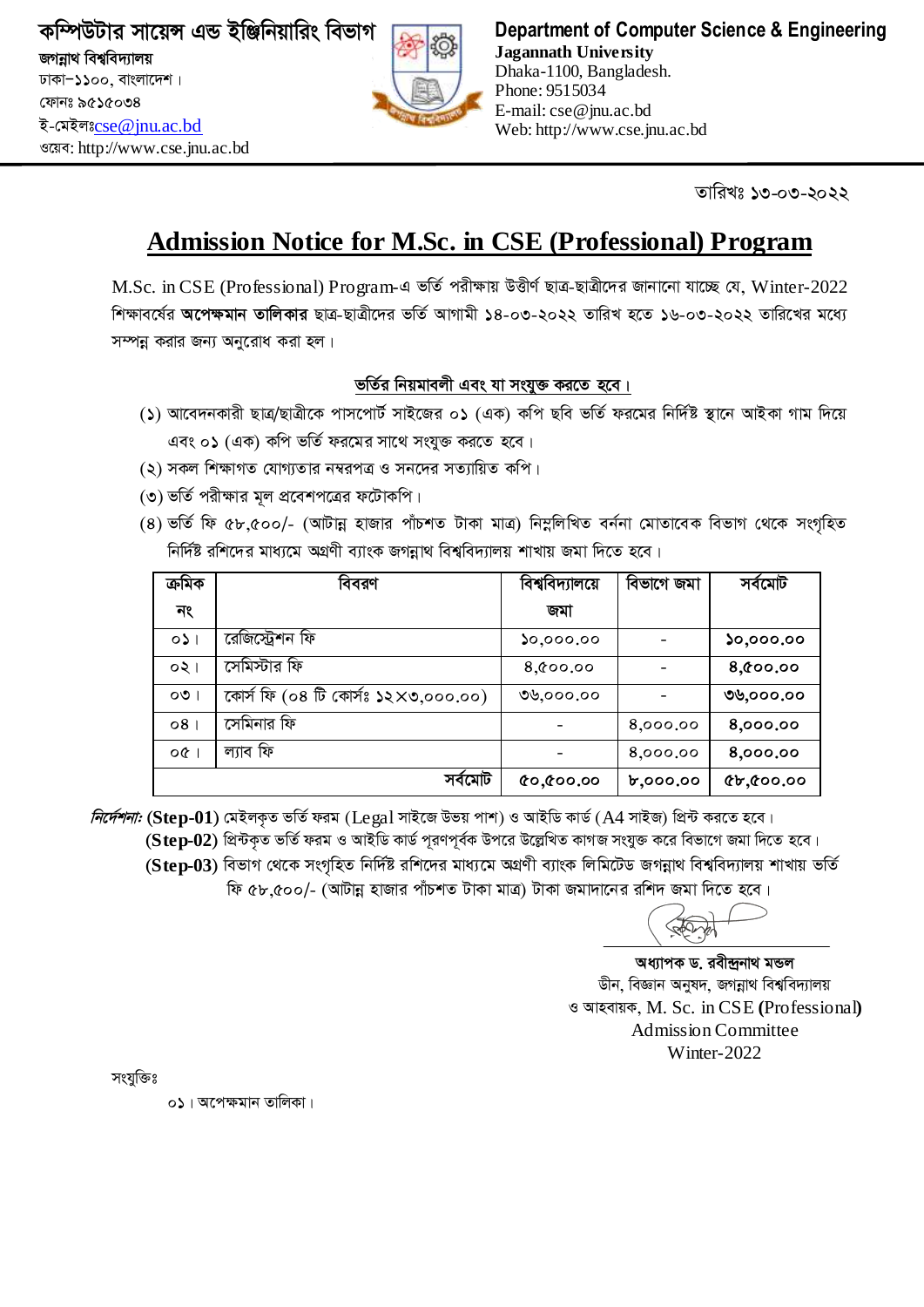#### **Jagannath University Faculty of Science M.Sc. in CSE (Professional), Admission Test, Winter-2022 Waiting List**

| SI.                      | <b>Admission Test Roll</b> | <b>Merit Order</b> |
|--------------------------|----------------------------|--------------------|
| $\mathbf{1}$             | A2201115                   | 89                 |
| $\overline{2}$           | A2201080                   | 90                 |
| $\overline{3}$           | A2201065                   | 91                 |
| $\overline{4}$           | A2201048                   | 92                 |
| 5                        | A2201029                   | 93                 |
| 6                        | A2201012                   | 94                 |
| $\overline{\mathcal{L}}$ | A2201116                   | 95                 |
| 8                        | A2201157                   | 96                 |
| 9                        | A2201147                   | 97                 |
| 10                       | A2201141                   | 98                 |
| 11                       | A2201018                   | 99                 |
| 12                       | A2201095                   | 100                |
| 13                       | A2201092                   | 101                |
| 14                       | A2201079                   | 102                |
| 15                       | A2201036                   | 103                |
| 16                       | A2201017                   | 104                |
| 17                       | A2201059                   | 105                |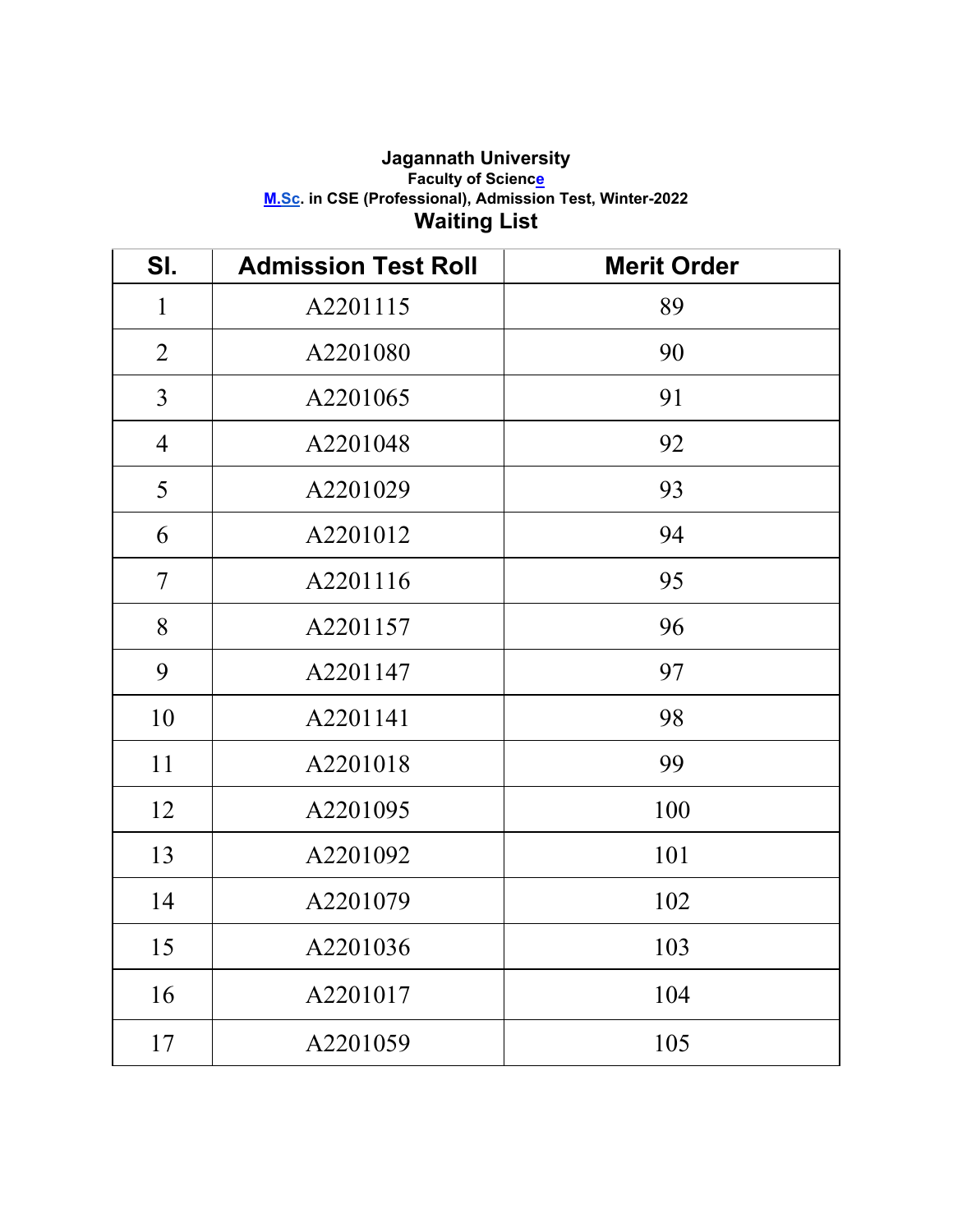| সত্যায়িত ছবি   |                               | ভর্তি পরীক্ষার রোল নং-                 |  |  |
|-----------------|-------------------------------|----------------------------------------|--|--|
| ০১ কপি          |                               | মেধাক্রম-                              |  |  |
| (আইকা গাম দিয়ে |                               | ব্যাংক রশিদ নম্বর-                     |  |  |
| লাগাতে হবে)     | জগন্নাথ বিশ্ববিদ্যালয়, ঢাকা। | ব্যাংক স্ক্রল নম্বর  টাকা জমাদান তারিখ |  |  |
| ভাত ফরম         |                               |                                        |  |  |

## M.Sc. in CSE (Professional), Winter-2022 **Department of Computer Science and Engineering**

| (অফিস কর্তৃক পুরণীয়)                          |                              |  |  |
|------------------------------------------------|------------------------------|--|--|
| ছাত্র/ছাত্রীদের আইডি নম্বর<br>$\mathbf{M}$     | শিক্ষাবৰ্ষঃ Winter-2022      |  |  |
|                                                |                              |  |  |
| ভর্তির সুপারিশ করা হলো।                        | ভৰ্তির অনুমতি দেয়া হলো।     |  |  |
| পরিচালক/চেয়ারম্যান স্বাক্ষর ও সীল             | ডিন স্বাক্ষর ও সীল           |  |  |
|                                                |                              |  |  |
| ভৰ্তির ব্যবস্থা গৃহীত হলো।                     | ভৰ্তির করা হলো।              |  |  |
| ভর্তির কাজে নিয়োজিত কর্মকর্তার স্বাক্ষর ও সীল | রেজিস্ট্রারের স্বাক্ষর ও সীল |  |  |
|                                                |                              |  |  |

| $\sum$         |                                 |  |
|----------------|---------------------------------|--|
|                |                                 |  |
| $\circ$        | পিতার নাম (বাংলায়)             |  |
|                |                                 |  |
| 8 <sup>1</sup> | মাতার নাম (বাংলায়)             |  |
|                |                                 |  |
| $\alpha$ 1     | সর্বশেষ উত্তীর্ণ পরীক্ষার নাম ও |  |

৬।

# আবেদনকারী যে পরীক্ষা পাশ করেছেনঃ

| পরীক্ষার নাম             | ৰোৰ্ড/         | যে শিক্ষা প্ৰতিষ্ঠান হতে পাশ | পরীক্ষার | পরীক্ষার | বিভাগ/শ্ৰেণী/ | পঠিত বিষয়ের |
|--------------------------|----------------|------------------------------|----------|----------|---------------|--------------|
|                          | বিশ্ববিদ্যালয় | করেছেন তার নাম               | সন       | রোল নং-  | জিপিএ/সিজিপিএ | নাম          |
| (ক) এস.এস.সি/সমমান       |                |                              |          |          |               |              |
| (খ) এইচ.এস.সি/সমমান      |                |                              |          |          |               |              |
| (গ) স্নাতক (বিজ্ঞান)     |                |                              |          |          |               |              |
| (ঘ)ম্লাতকোত্তর (বিজ্ঞান) |                |                              |          |          |               |              |

দ্রষ্টব্যঃ - অপ্রয়োজনীয় শব্দগুলো কেটে দিতে হবে।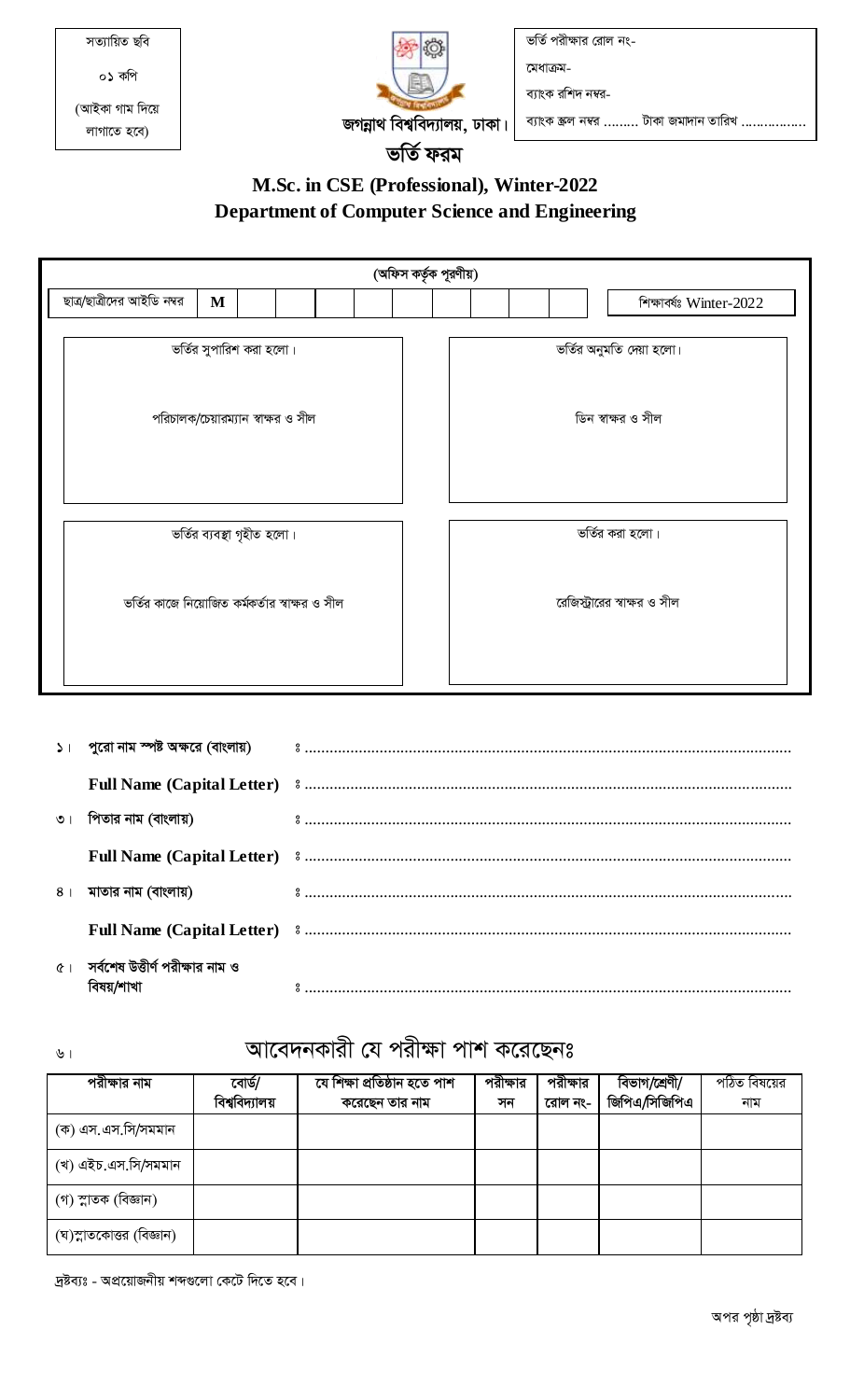| 9 <sub>1</sub>  | ছাত্র অবস্থায় কখনও পড়াশুনা বন্ধ ছিল কিনা, থাকলে তার কারণ (উক্ত কারণ বহিষ্কার কিংবা বাধ্যতামূলক শিক্ষা প্রতিষ্ঠান পরিবর্তন কিংবা            |
|-----------------|----------------------------------------------------------------------------------------------------------------------------------------------|
|                 |                                                                                                                                              |
| $\mathbf{b}$    | আবেদনকারী এই বিশ্ববিদ্যালয়ের প্রাক্তন/পূর্ববর্তী শ্রেণীর ছাত্র/ছাত্রী হলে বিশ্ববিদ্যালয়ের কোন বিভাগের ছাত্র/ছাত্রী। শিক্ষাবর্ষসহ রোল নম্বর |
|                 |                                                                                                                                              |
| $\delta$        |                                                                                                                                              |
| 501             |                                                                                                                                              |
| 551             |                                                                                                                                              |
| 501             |                                                                                                                                              |
| 361             |                                                                                                                                              |
| 591             |                                                                                                                                              |
|                 |                                                                                                                                              |
| 591             |                                                                                                                                              |
|                 |                                                                                                                                              |
| 5b <sub>1</sub> |                                                                                                                                              |
| 351             | পিতা/মাতার অবর্তমানে আইনানুগ অভিভাবকের নাম, পেশা, মাসিক আয় এবং পুরো ঠিকানা (টেলিফোন নম্বরসহ)                                                |
|                 |                                                                                                                                              |
| ২০।             | স্থানীয় অভিভাবকের নাম ও পুরো আবাসিক ঠিকানা (টেলিফোন নম্বরসহ) এবং তার সহিত আবেদনকারীর সম্পর্ক …………………………                                     |
|                 |                                                                                                                                              |

অঙ্গীকার

- (ক) আমি অঙ্গীকার করছি/প্রতিশ্রুতি দিচ্ছি যে, স্বয়ং এই ফরম পূরণ করেছি এবং এতে প্রদত্ত যাবতীয় তথ্যাদি সত্য।
- (খ) আমি বিশ্ববিদ্যায়ের আইন ও বিধানাবলী মেনে চলব।
- (গ) বিশ্ববিদ্যালয়ে থাকাকালীন আমার শিক্ষা ও আচরণের ব্যাপারে আমি বিশ্ববিদ্যালয়ের যথাযথ কর্তৃপক্ষের সিদ্ধান্তকে সম্মান প্রদর্শন করব, মান্য করব এবং আমার নিকট প্রাপ্য বিশ্ববিদ্যালয়ের সমদুয় টাকা নির্ধারিত সময়ে পরিশোধ করব।

ছাত্র/ছাত্রীর স্বাক্ষর

জগন্নাথ বিশ্ববিদ্যালয়ের রেজিস্ট্রার সমীপেষু-

মহোদয়,

আমি আমার প্রতিপাল্য/অনুগত ……………………………………………………………………… কে বিশ্ববিদ্যালয়ে ভর্তি করার জন্য অনুরোধ করছি। প্রতিশ্রুতি দিচ্ছি যে, জগন্নাথ বিশ্ববিদ্যালয়ের শিক্ষার সুষ্ঠু পরিবেশ বজায় রাখতে বিশ্ববিদ্যালয় কর্তৃপক্ষের গৃহীত ব্যবস্থাদির প্রতি সর্বাত্নক সহযোগীতা প্রদান করবো।

> অভিভাবক/কর্তৃপক্ষের (সীলসহ) নাম ও স্বাক্ষর

#### বিগ্ৰন্থঃ-

- (১) অসম্পূর্ণ আবেদনপত্র ভর্তির জন্য বিবেচিত হবে না।
- (২) আবেদনকারী ছাত্র/ছাত্রীকে পাসপোর্ট আকারের ০১ (এক) কপি ছবি অত্র ফরমের নির্দিষ্ট স্থানে আইকা গাম দিয়ে এবং ০১ (এক) কপি ফরমের সাথে সংযুক্ত করতে হবে। এছাড়াও অতিরিক্ত ০২ (দুই) কপি পাসপোর্ট সাইজের ছবি এবং ০১ (এক) কপি স্ট্যাম্প সাইজের ছবি সংশ্লিষ্ট বিভাগে জমা দিতে হবে।
- (৩) সত্য গোপন করলে কিংবা ভূল বিবরণদান করলে যে কোন সময় ভর্তি বাতিল হতে পারে অথবা ছাত্র/ছাত্রীর বিরুদ্ধে শাস্তিমূলক ব্যবস্থা অবলম্বন করা যেতে পারে।
- (৪) বিশ্ববিদ্যালয়ে এবং উহার কোন বিশেষ পাঠ্যক্রমে কোন কারণ প্রদর্শন ব্যতিরেকে কোন ছাত্র/ছাত্রীকে ভর্তি না করা বিশ্ববিদ্যালয়ের নিজস্ব এখতিয়ারভূক্ত।
- (৫) রজের গ্রুপ জানা না থাকলে জগন্নাথ বিশ্ববিদ্যালয়ের অবকাশ ভবন-এ অবস্থিত 'বাধন' কর্তৃক বিনামূল্যে রজের গ্রুপিং করার সুযোগ আছে।